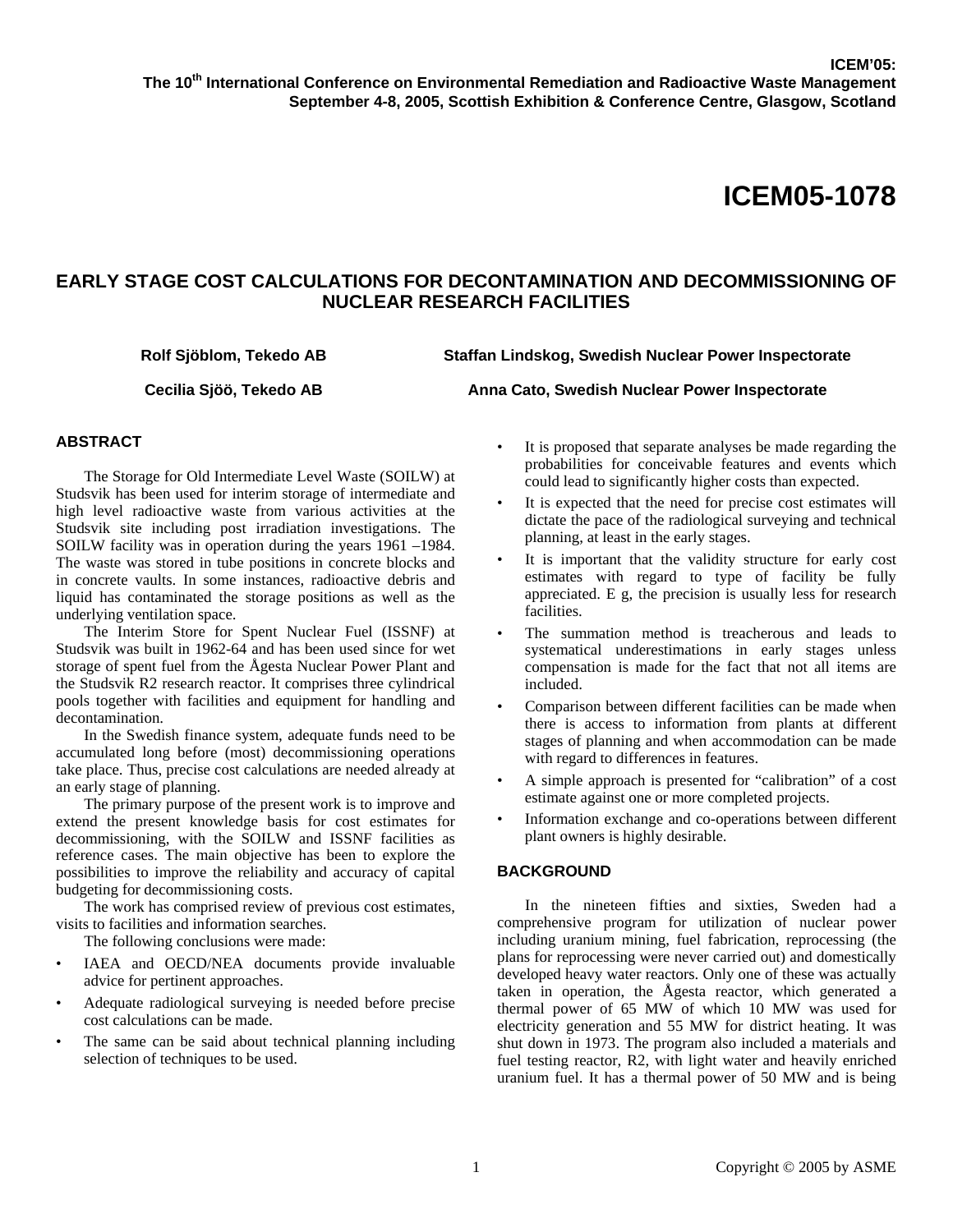shut down this year (2005). There is also a hot cell laboratory for post-irradiation investigations still in operation.

The residues from the hot cell laboratory were put in steel boxes which in turn were stored in the Storage for Old Intermediate Level Waste (SOILW). The spent fuel from the Ågesta reactor was kept at the Interim Store for Spent Nuclear Fuel (ISSNF) which is a pool storage comprising three cylindrical concrete tanks.

The development work described above lead to the present nuclear programme comprising 12 modern light water reactors, eleven of which are in operation at present. One more reactor will be taken out of operation this year (2005).

# **THE SYSTEM FOR FINANCING**

The facilities used in the development work described above will need to be decommissioned. It has been decided that it is those who benefit from the electricity generated by the modern nuclear power plants who shall pay the costs for the decommissioning, decontamination, dismantling and waste management which is required when the old research facilities are no longer needed.

Thus, the Law on financing of the management of certain radioactive waste e t c (SFS 1988:1597) states (§1) that "*fee shall be paid to the Government in accordance with this law as a cost contribution*" to amongst other things "*decontamination and decommissioning of*" … "*the Storage for Old Intermediate Level Waste (SOILW)*" ... and ... "*the Interim Store for Spent Nuclear Fuel (ISSNF)*".

The Ordinance (SFS 1988:1598) on financing of the handling of certain radioactive waste e t c states (§4) that the funds collected should be paid to cover the costs incurred. It also states (§4) that "*payment will be carried out only for costs which are needed for*" the decontamination and decommissioning "*and which have been included in the cost estimates*" required.

According to the Law on financing of the management of certain radioactive waste e t c (SFS 1988:1597, §5), cost calculations shall be submitted to the Swedish Nuclear Power Inspectorate (SKI) each year. They shall comprise estimates of the total costs as well as the costs expected to be incurred in the future with special emphasis on the subsequent three years.

The SKI has the responsibility (SFS1988:1598, §5) to review the cost estimates and to report to the Government if there is a need to change the level of the fee. The SKI also has the responsibility (SFS 1988:1598, §4) to decide on the payments to be made.

It might be added that according to its instruction (SFS 1988:523, §2) SKI also has the responsibility "*in particular … to take initiative to such … research which is needed in order for the Inspectorate to fulfil its obligations*".

# **RATIONALE FOR THE PRESENT WORK**

It is thus a solid prerequisite for the responsible planning and management of the decommissioning of the various research facilities concerned that realistic and reliable cost estimates can be made.

The estimates must be based on a sufficiently ambitious program to guarantee that all the pertinent requirements of the society are met. At the same time, unjustified fees should not be levied on the users of the nuclear electricity.

It is actually far from trivial to meet these requirements. It is not unusual that cost estimates be raised each time they are updated as further details become apparent.

Therefore, high requirements apply to cost estimates themselves as well as to the knowledge base on which they rely. In particular, there is a need to identify in what way feedback of experience might be utilized in order to achieve sufficiently robust estimates.

The purpose of the presently reported work is to identify methodology to be used in order to achieve the precision and reliability required. The purpose is also to identify what knowledge might be required in order for such methodology to be successfully applied.

This is achieved by going through two reference cases: the *Storage for Old Intermediate Level Waste* (SOILW) and the *Interim Store for Spent Nuclear Fuel* (ISSNF). Details of these cases can be found in [1] and [2], respectively, and references therein.

Previous cost calculations rely on data on contamination levels, assumptions on methods to be used and on estimates of various volumes of work and waste based on drawings. The methodology applied is similar to that used for nuclear power plants and utilizes a summation type of methodology. The experience from such calculations is that the costs estimated increase with the level of detail, and thus escalate as the work progresses and time passes. The scope thus includes to attempt to identify time and stage invariant methodology.

The work has comprised the following activities:

- To review previous cost estimate reports
- To visit facilities and meet with those responsible
- To carry out various information searches

#### **GUIDANCE DOCUMENTS**

The financial planning relies heavily on an appropriate technical planning. Invaluable advice in this regard is provided in IAEA[3-7] and OECD/NEA[8] guidelines and similar.

In these guidelines, so-called "*critical decommissioning tasks*" are identified. They include the following:

- 1 *Characterization of the facility.*
	- A survey of the radiological and non-radiological hazards which is used as an input for the safety assessment for decommissioning and for implementing a safe approach during the work.
	- An adequate number of radiation and contamination surveys should be conducted to determine the radionuclides, maximum average dose rates, and contamination levels for inner and outer surfaces throughout the facility.
	- A survey of all hazardous material in the facility.
- 2 *Removal of the residual process material.*
- 3 *Decontamination*, including selection of technique with regard to effectiveness and to potential for reducing the total exposure
- 4 *Dismantling,* including an analysis of each dismantling task and the most effective and safe method to perform it.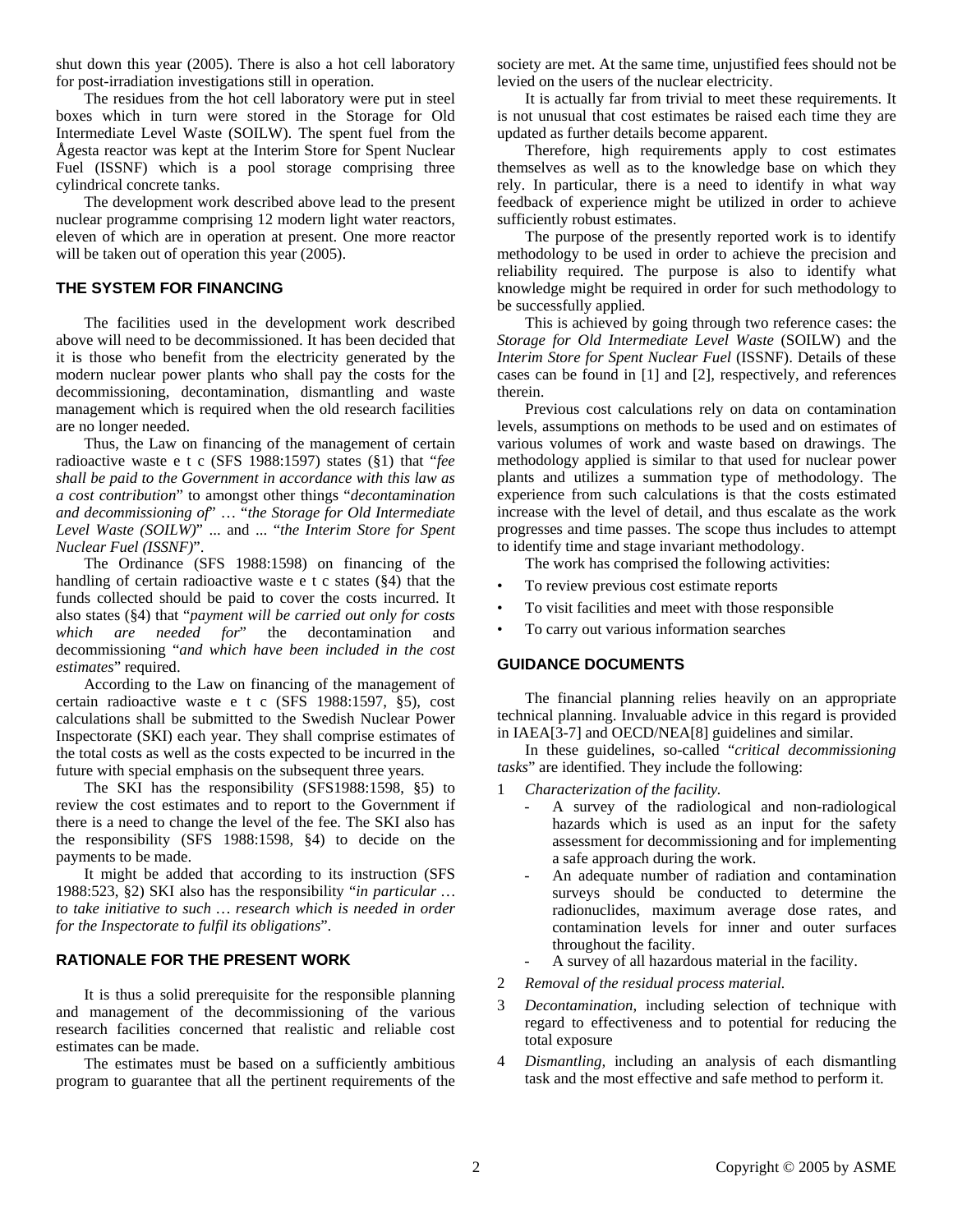5 *Demolition, surveillance and maintenance, and final radiological survey.*

It is also stated that the cost estimate should reflect all activities described in the decommissioning plan, including e g development of specific technology.

It should be recognized, however, that these guidelines - at least for the most part - are issued with regard to the technical planning and its pertinent logistic and timing constraints. This implies that unless a comprehensive view is taken - including the financial planning requirements - data may be insufficient for cost estimates having the precision required as presented above. Therefore, iteration is required between steps 1 - 5 above and the cost estimates. This may well imply that the timing of the technical planning is dictated by the need for sufficient precision in the cost estimates, at least in the early stages of planning.

# **STORAGE FOR OLD INTERMEDIATE LEVEL WASTE**

#### **Plant description**

The *Storage for Old Intermediate Level Waste* (SOILW) was commissioned in 1961 and waste emplacement was discontinued in 1984. All waste was removed in 2001.

Further detail on the information below can be found in [1] and references therein.

SOILW has been used for interim storage of intermediate and high level radioactive waste from various activities at the Studsvik site, including test reactor and hot cell laboratory operation. Some of the waste came from outside Studsvik, e g the Swedish Military.

Much of the high level waste originated from fuel tests and subsequent post irradiation investigations. It comprised fuel debris and in some cases also slurry used for polishing of specimens. The material was packed in tins made from sheet metal.

An overview of the SOILW facility is shown in Figure 1. The SOILW comprised a number of storage compartments of two kinds, concrete blocks with vertical pipes for storage of tins as just described and compartments with no internal structures for storage of intermediate level waste of various kinds. At the bottom, the vertical pipes enter into a ventilation area which is



Figure 1. Layout of the Storage for Old Intermediate Level Waste (SOILW) at Studsvik (artist's view). Compartments having large lids are open inside and most compartments with circular lids contain vertical pipes in concrete blocks which are about 3 meters thick.

about 5 – 10 centimeters high. All storage compartments have thick concrete lids for radiation shielding. The facility has been emptied from radioactive waste but not cleaned. Significant levels of contamination are believed to exist on the surfaces of the vertical pipes and at the bottoms of the compartments.

The handling space above the compartments and the concrete lids is classified as "yellow" which implies that the surface contamination is between 40 and 1000 kBq/m2 for beta plus gamma radiation and between 4and 100 kBq/m2 for alpha.

The dose rates in the compartments with no internal structures are on the order of 0,5 mSv/h which is too high for work by man in situ (except possibly for very limited periods of time).

The dose rate in the pipes used for stacking tins is believed to be high, at least at certain locations. The reason is that the tins contained not only fuel debris but also liquid, supposedly absorbed in vermiculite, containing nitric acid which caused corrosion of the tins as well as leakage and contamination of the pipe shafts. Also, it is known that small objects have dropped down to the ventilation area underneath and possibly caused contamination.



Figure 2. A pipe position in the Storage for Old Intermediate Level Waste (SOILW) at Studsvik showing the removal of a pipe after an overcoring operation (artist's view).

#### **Present plan for decontamination and dismantling**

It is assumed that the insides of the vertical pipes are heavily contaminated by leakage from the cans containing the high level waste. Thus, the plan is to decontaminate them by using carbon dioxide jets. It is assumed that all pipes having welds will become clean enough for unconditional release but that those that are spirally welded will not become completely clean in the seams (or on the outside).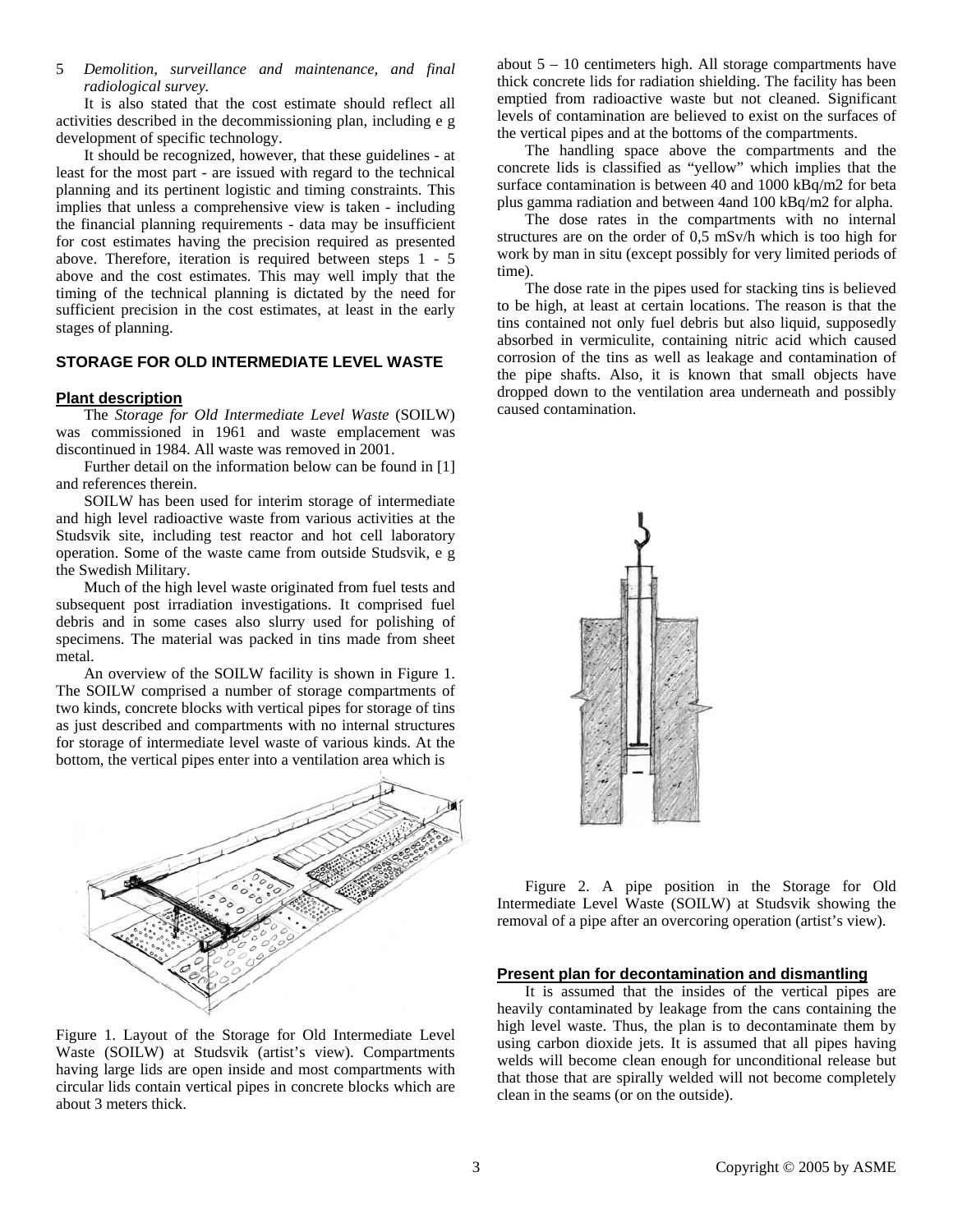It is thus assumed that those pipes that have seams – which comprise the vast majority – need to be removed by core drilling (after decontamination of the inside). The drilling is to be made using a conventional drilling rig and water as coolant and lubricant.

The floor underneath the ventilation space under (most) concrete blocks having vertical pipes is expected to hold surface contamination. Thus, any operation that may involve accessing this area will need special consideration. It is anticipated that some preliminary removal of specimens and vacuum cleaning in this area will take place as a first step. Then, plugs are inserted at the bottoms of the pipes, whereafter the decontamination is carried out of the insides of the pipes. The core drilling is wet only to immediately before penetration, at which stage dry drilling is applied instead. The removal of an overcored pipe position is shown in Figure 2.

After the vertical pipes have been removed – alternatively cleaned completely – the concrete blocks are to be size reduced into pieces which can be handled by the crane which is at most 10 tons.

It is anticipated that the surfaces of the concrete blocks be relatively clean at this stage. A positive factor in this regard is the fact that there is a steel sheet metal plate at the bottom of the blocks. This implies that it may be feasible to clean the bottom surfaces from whatever contamination they might have.

The breaking up of the blocks is intended to be made by means of drilling and mechanical fracturing. Once the blocks have been removed, surfaces become accessible for (further) cleaning and for removal of the contaminated surfaces of concrete. Such cleaning and removal of surface material is also expected to be warranted for those compartments which did not have any interior structures. It is assumed in the report that a surface layer of 3 centimeters will have to be removed by using hand tools.

#### **Regarding level and precision of calculated costs**

It is obvious from the above cited guidance documents that a radiological mapping of a facility provides the necessary basis for technical planning and precise cost calculations. Such a survey should include the presence of hot spots, approximate radionuclide distribution and at least to some extent also the penetration depth.

A highly important factor for the cost level and precision is the selection of technology. For large and flat surfaces remotely controlled billing may be preferential to manual billing. If the penetration depth is small (e g less than 5 millimeters) a laser based technique might be considered.

Splitting of blocks using the technique put forward might be difficult due to lack of tools of the appropriate length on the market. Therefore use of expanding concrete might be warranted instead.

The literature survey conducted revealed[9] the existence of a similar but completed project: the East Map Tube Facility at Argonne National Laboratory in Illinois. Further information has been compiled subsequently.[10]

The approach applied was rather similar to that described above for SOILW. The experience is briefly as follows.

A concrete coring rig was used to cut each pipe from the concrete matrix. Each pipe was cut from the structure in one continuous 21 foot long coring operation through solid concrete. To reduce waste quantities, the core diameter was selected to minimize the amount of concrete removed along with the pipe. Careful control of the coring operation was required to prevent the core tool from cutting into the pipe or ioint.

It became apparent during the operation that the pipes were not quite vertical in orientation. It was therefore deemed desirable to angle the coring, but attempts to this effect were unsuccessful. Eventually the drilling was carried out strictly vertically using a larger diameter drill.

The coring drill originally used was too light to maintain the orientation of the core and therefore a larger rig had to be brought in.

On several occasions, voids as well as incidental objects were encountered in the concrete. Loss of cooling liquid took place at a number of occasions so that injection of fresh concrete had to be applied.

Small or moderate amounts of activity were transferred to the drill water slurry. However, the potential for such contamination is substantial in an operation of the present kind.

# **INTERIM STORE FOR SPENT NUCLEAR FUEL**

### **Plant description**

The Interim Store for Spent Nuclear Fuel (ISSNF) was commissioned around 1964 and is still in operation. It has been used for the interim storage of spent fuel from the Ågesta nuclear power plant and the R2 research reactor. The former had incidents of severe fuel damage[11] although it appears that at least some of the most damaged fuel was sent to Eurochemic for reprocessing and accordingly never received at ISSNF[12].

The plant comprises a main hall with three cylindrical pools for spent fuel storage and a drained stainless steel surface for decontamination, see Figure3. The insides of the tanks are covered with glass fibre impregnated epoxy which has become deteriorated in patches. The hall also contains an overhead crane and equipment for shielded handling of the fuel.

The basement contains equipment for water management including purification.



Figure 3. The spent fuel store at Studsvik showing the main hall as well as the interface between the building structrues and the underlying soil and rock (artist's view). (Lifting device shown is not that used for fuel transfer.)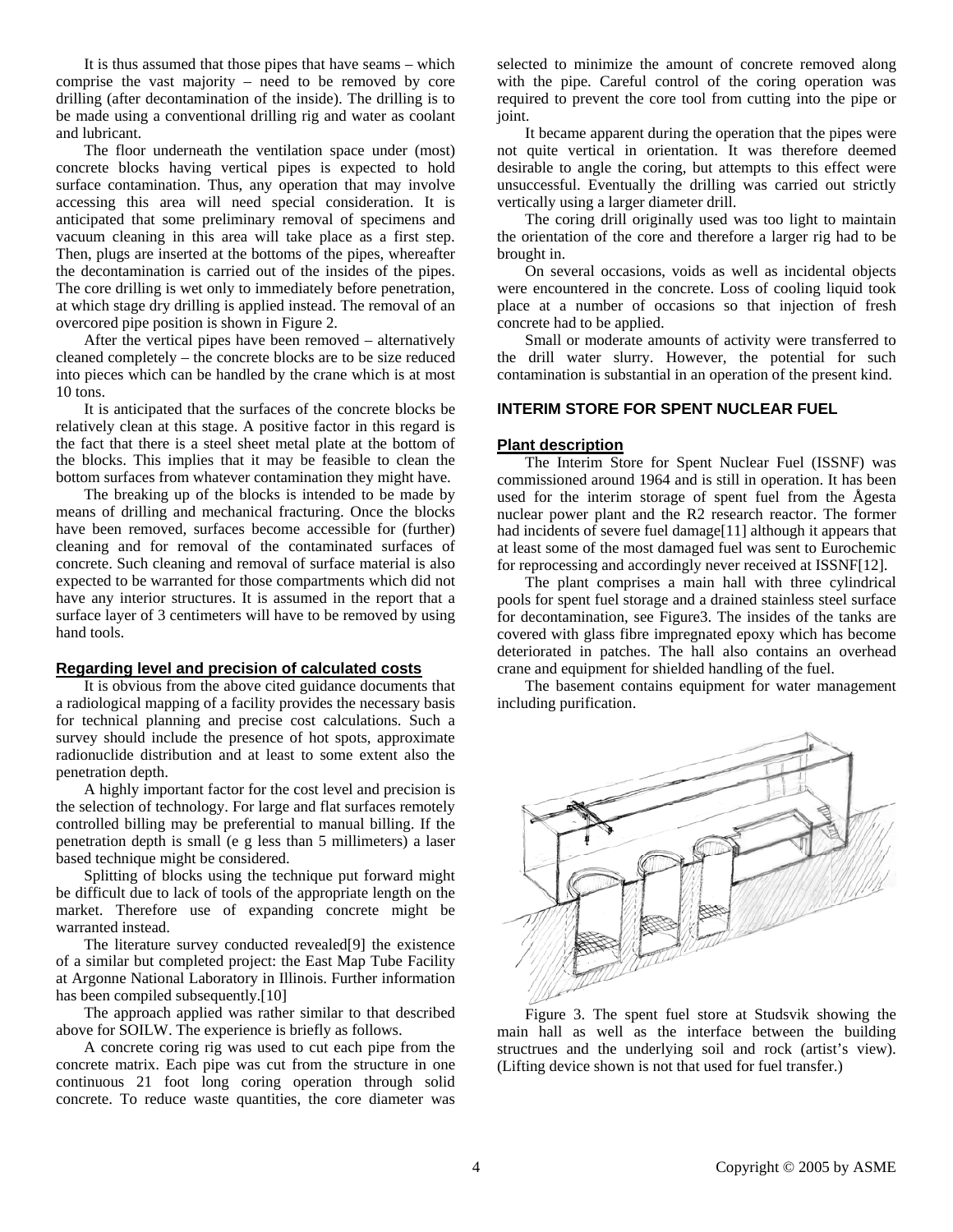The handling space above the compartments and the concrete lids is classified as "yellow" which implies that the surface contamination is between 40 and 1000 kBq/m2 for beta plus gamma radiation and between 4 and 100 kBq/m2 for alpha.

The pool water has historically had activity concentrations on the order of  $MBq/m<sup>3</sup>$ . Recent levels of activity concentrations are as follows (in  $kBq/m^3$ ):

| total alpha | < 1.3 |
|-------------|-------|
| total beta  | 614   |
| $Cs-134$    | 22    |
| $Cs-137$    | 96    |

# **Present plan for decontamination and dismantling**

The existing plans give only a general idea of the methodology to be used for the decontamination and dismantling of the ISSNF facility, see [2] and references therein. This might not appear unreasonable in view of the low levels of activity detected.

It is assumed that part of the surfaces of the insides of the concrete tanks will have to be billed. The same is also assumed for part of the concrete surface under the sheet metal in the decontamination unit.

The dismantling of the pipe systems will be made based on dose rates on the outsides of the pipes and components.

### **Regarding level and precision of calculated costs**

The few radiological measurements made can probably form a basis for a reasonable technical approach to the decontamination and dismantling, at least in general terms. However, it is again clear from the guidance documents cited above that a detailed mapping is required in order for a precise cost calculation to be made. In particular, it is important to know the alpha to gamma ratios as well as the present of any contaminated sludge and deposits in the water system.

Since the pool system is old, it does not have the redundancy of barriers against leakage to the surrounding soil that modern systems do. An example the types of events that might take place in an old system is presented in [13] where potentially contaminated water was released to ground and surface waters. One source for this was the foundation drainage from the Oak Ridge Research Reactor which was mistakenly pumped to a storm drain, and the other was a leak to groundwater from underground coolant pipes.

Similarly to the case of SOILW, cost may be strongly affected by the choices made regarding technology as well as unexpected features encountered.

### **DISCUSSION AND CONCLUSIONS**

The above examples illustrate the significance of making appropriate radiological surveying and mapping as well as technology selection before sufficiently precise cost calculations can be performed.

Actually, it may well be the need for cost calculation precision that dictates the comprehensiveness and timing of such activities, at least in the early stages of planning.

Moreover, uncertainty in cost calculations may occur in a manner similar to that of a risk for an accident. Thus some sort of risk assessment may be warranted in which conceivable

more severe but presumably less likely cases are identified and their probability characteristics evaluated.

The above presented real cases on completed projects illustrate how unexpected events might come about, and when they do, costs will usually escalate. Such features of the cost probability structure are of particular interest in cases where adequate funds are to be collected long before costs are to be incurred.

It is not necessarily so that an unexpected event has a low probability as might be the case for the hypothetical leak in a fuel storage tank. In the case of the drilling with overcoring, the frequency of deviation was substantial. Many pipes deviated from strictly vertical orientation and 10 out of 129 pipe positions had to be temporarily abandoned and grout injected in the core hole to fill the voids before the overcoring could be completed.

It is therefore proposed that some sort of deviation risk assessment be carried out as a part of the *critical decommissioning tasks* presented in the guidelines[3-8].

The methodology to be used may well resemble those of ordinary hazard evaluation[14].

Frequently, cost calculations for research facilities are made using calculation tools developed for the case of nuclear power plants. This may be appropriate if the differences in character are fully appreciated and accordingly compensated for. Nuclear power plants are huge facilities with large components that lend themselves to detailed analysis. They also have auxiliary facilities with large volumes of similar equipment where per unit economic data may be applied successfully.

Research and test facilities, on the other hand, are widely different in character. Radionuclide distribution patterns and contamination patterns vary and so do also the technologies that are suitable to apply.

Examples of application of this philosophy can be found in [15].

It should be realized that the precision of cost calculations vary strongly between different types of facilities[16]. Deviations are also more likely to be increases than decreases. Deviations are more likely for unusual projects such as research and/or test facilities. The larger the step in technological development, the greater is the deviation. The main reason for this is that "surprises" are encountered in the process.

In conventional cost calculations for new technical facilities five stages of calculation are identified[17]. In the first stage, *predesign cost estimates*, the analysis is based mainly on comparison between similar plants and the probable accuracy is typically larger than 30 %. In the last one, *contractor's estimate*, the accuracy is perhaps 5 % and the calculation is based on summation over essentially known items.

Application of the summation method at early stages gives rise to systematic errors which lead to underestimated costs since not all items have been identified. Nonetheless, it is not unusual that calculations of costs for research facilities at early stages of planning are carried out using the summation method based on methodology and cost parameters for nuclear power plants. Such an approach will invariably lead to calculated costs that increase for each calculation.

It is therefore highly desirable to somehow "calibrate" results of early estimates against known costs of already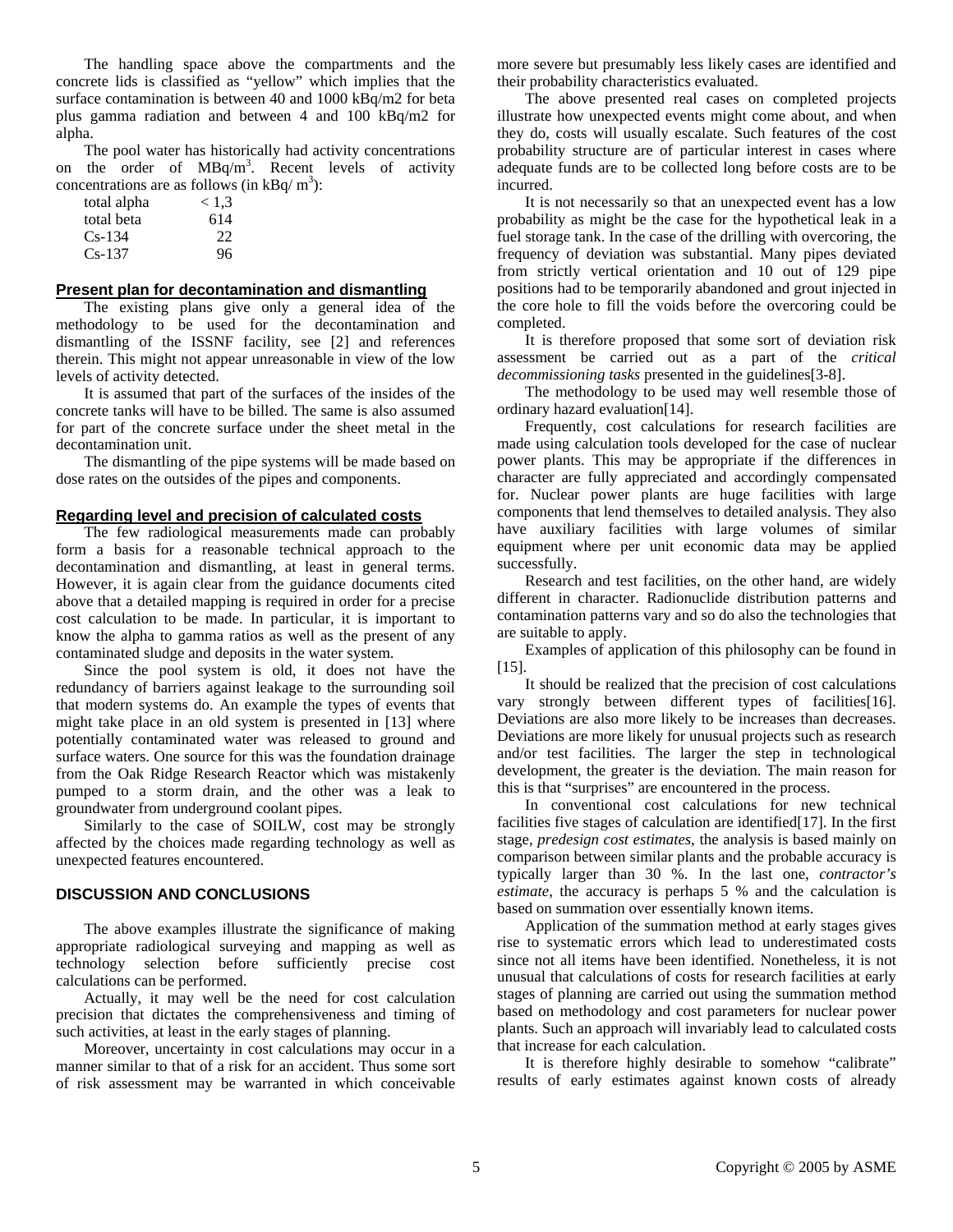completed projects of similar kind. One simple approach to this may be as follows[2].

Let the cost for a plant be given by the equation:

$$
K^c = \sum_i p_i \tag{1}
$$

Where  $K^c$  = the total calculated cost  $p = \text{cost item}$ , and  $i =$  index for cost item

A fit to actual cost  $K^a$  for a completed project can be made using the weighing factors  $w_i$  and a scaling factor s according to the following equation:

$$
K^a - K^c = s \sum_i w_i p_i \tag{2}
$$

The weighing factors may be obtained by assessment of which items should have a small, intermediate, large or very large influence on the difference between calculated and actual values. For instance, a weighing factor can be given one of the values 1, 2, 4 or 8. The scaling factor can then be calculated using the equation:

$$
s = (K^a - K^c) / \sum_i w_i p_i \tag{3}
$$

For a plant for which a refined cost calculation is to be made, the cost items can be calculated first, and then the total cost according to the equation (1) above.

After that, an adjusted calculated total cost can be calculated using the equation:

$$
K^{adjusted} = \sum_{i} (1 + sw_i) p_i \tag{4}
$$

where s and w<sub>i</sub> have been derived from a similar reference plant and  $p_i$  for the plant for which a refined calculation is to be made.

The application of equation (4) implies an improvement compared to a simple over all scaling since differences in the assessed cost structure influences the result.

In view of the need for comparisons between different research and test facilities in different stages of planning and decommissioning, the Swedish Nuclear Power Inspectorate has taken initiative to a now (2005) ongoing project within the framework of *the Nordic Nuclear Safety Research*. The main purpose of the work is to find improved methodology for accurate cost calculations at early stages of planning by preparing guidance documents, by making plant data available to the participants and by establishing a network for communication and co-operation.

# **ACKNOWLEDGMENTS**

The authors wish to express their gratitude to the members of staff at Studsvik and SVAFO who have generously shared their knowledge and expertise on the SOILW and ISSNF facilities.

Any errors or misinterpretations are the sole responsibility of the present authors, however. Figures 1-3 are based on drawings presented in [1-2,9] as interpreted by Fabian Sjöblom, Tekedo AB, who is an architect and has not seen the plants. The sketches are intended to illustrate general principles only and must not be consulted for any technical detail.

# **REFERENCES**

- 1 Sjöblom R and Lindskog S. *An applied study of the storage for old intermediate level waste at the Studsvik site.* SKI Report 2004:11. The Swedish Nuclear Power Inspectorate, February 2004.
- 2 Sjöblom R, Sjöö C, Lindskog S and Cato A. *Cost studies on decontamination and dismantling of nuclear facilities* (in Swedish). The Swedish Nuclear Power Inspectorate, in print.
- 3 *Decommissioning of nuclear power plants and research reactors.* Safety Guide. IAEA safety standard series No WS-G.2.1.6
- 4 *Decommissioning of Nuclear fuel cycle facilities.* Safety Guide. IAEA safety standard series No WS-G.2.4.7
- 5 *Decommissioning of medical, industrial and research facilities.* Safety Guide. IAEA safety standard series No WS-G.2.2.8
- 6 *Predisposal management of radioactive waste including decommissioning.* Safety Requirements. IAEA safety standard series No GS-R-2.
- 7 *Transition from operation to decommissioning of nuclear installations.* Technical report series 420. IAEA April 2004.
- 8 *Decommissioning Nuclear Power Plants: Policies, Strategies and Costs.* Nuclear Energy Agency, Organization for Economic Co-operation and development, OECD / NEA, 2003.
- 9 Moos L P, Wescott J B, Flemming D L, Subbaraman G and Horton P, *Decontamination and dismantlement of the Argonne National Laboratory - East Map Tube Facility*. One of the papers in [15],volume 1, pp 164-167.
- 10 Varley G. *An applied study on the decontamination and decommissioning of the map tube facility, 317 area, Argonne National Laboratory, USA*. Swedish Nuclear Power Inspectorate, in print.
- 11 Sandstedt K E and Mogard H. *Operating experience with the Ågesta nuclear power plant.* Proceedings of the fourth international conference on peaceful uses of atomic energy. Jointly sponsored by the United Nations and the International Atomic Energy Agency and held in Geneva 6 - 16 September, 1971.
- 12 Österlundh C G. Former member of staff at Studsvik. Private communication.